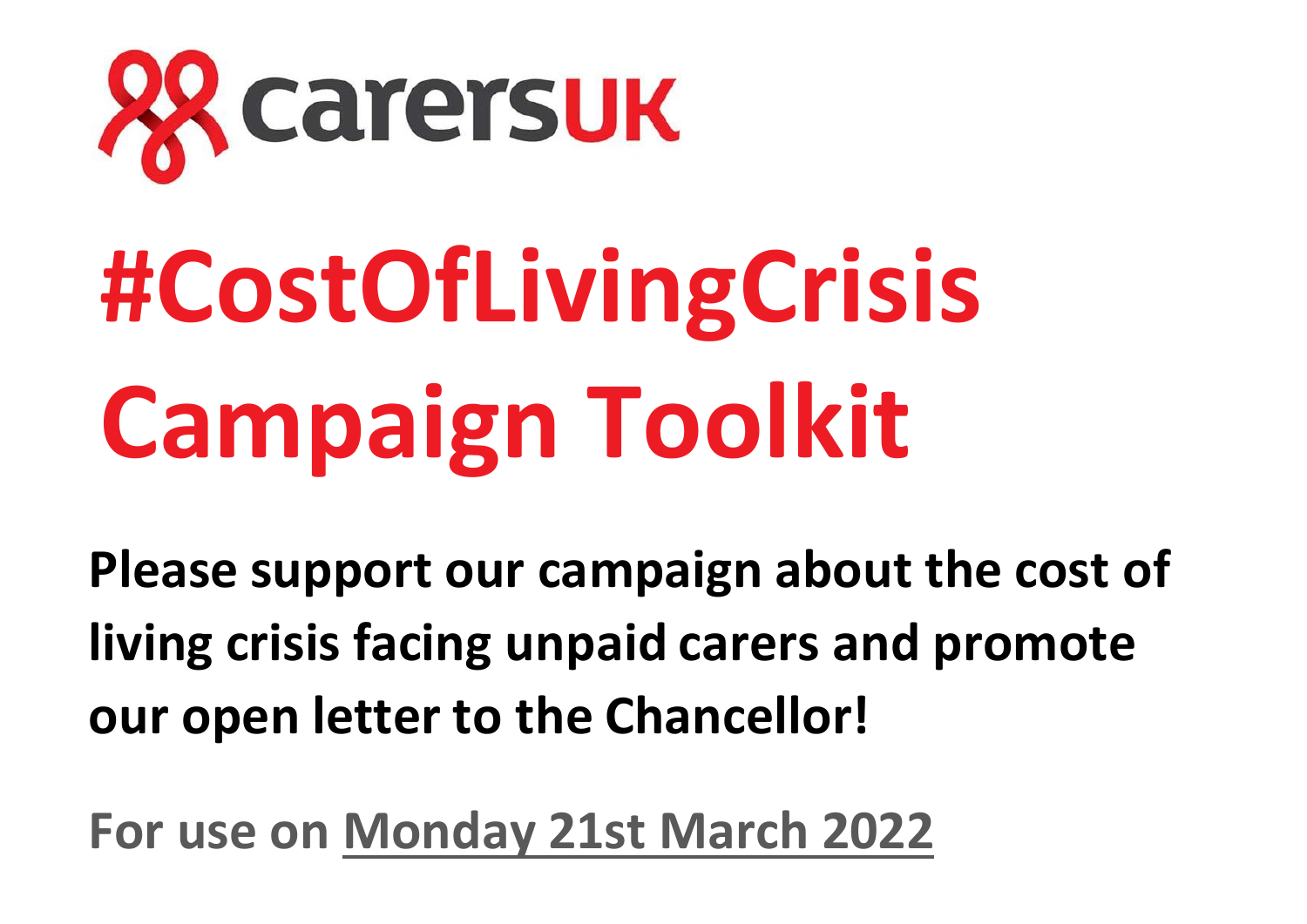#### **About this campaign toolkit**

We have created this campaign toolkit to help you raise awareness of Carers UK's #CostOfLiving campaign and, specifically, the open letter that we have organised and sent to the Chancellor. It contains information about the wider campaign, suggested content for your website and newsletters, sample social media posts, and shareable graphics for you to use. If you have any questions about our #CostOfLiving campaign, or how to use this toolkit – please contact John Perryman, Policy and Public Affairs Manager, Carers UK at: [john.perryman@carersuk.org](mailto:john.perryman@carersuk.org) / 07481 038 183

#### **About our #CostOfLiving campaign**

Unpaid carers are facing unprecedented financial challenges in light of the UK's cost of living crisis. Without urgent support from Government, we are extremely worried that many will be unable to continue caring.

Caring often comes with additional costs that can have a significant impact on carers' finances, and many carers suffer financial hardship as a direct result of the care they provide.

[New research](http://www.carersuk.org/underpressure) by Carers UK, based on a survey of over 3,300 carers that was undertaken in February 2022, reveals that the financial pressure on unpaid carers has now become unsustainable.

Just under half (45%) of unpaid carers told us that they are currently unable to manage their monthly expenses and that any further increases in energy bills will negatively affect their own physical and mental health or that of the person they care for. In the months ahead, 42% thought that they would not be able to heat their home to a safe level, while 32% are worried they will have to use a foodbank.

Things are even tougher for carers in receipt of Carer's Allowance or the Carer Element of Universal Credit; 58% were worried they'll have to use a foodbank, while 55% said increased energy bills will mean they have to cut back on food.

We are extremely concerned that unprecedented levels of stress and financial worries are now being piled on unpaid carers after an extremely challenging two years caring through COVID-19. Without immediate action from Government we are concerned that thousands of carers will be unable to cope.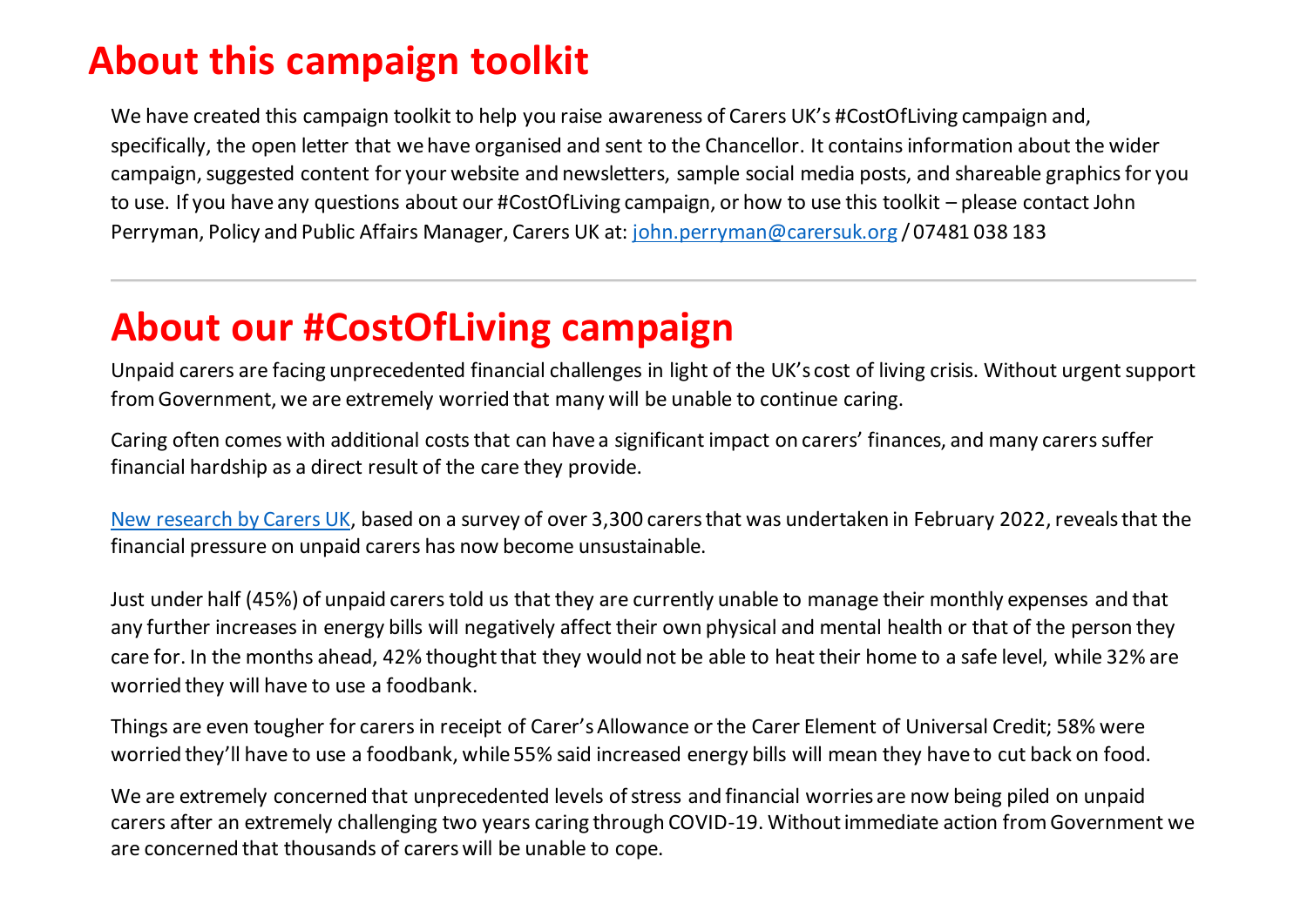To ensure carers are supported during this extremely difficult time, we are calling on the UK Government to immediately provide additional and targeted financial support for carers - particularly those on the lowest incomes. In particular, we want Government to take immediate action to:

- 1. Increase Carer's Allowance and other benefits so they rise in line with current inflation predictions when benefit upratings take effect on 11 April 2022. Currently, Carer's Allowance is set to rise by only 3.1% in April 2022, while inflation (CPI) is expected to reach 7.25%.
- 2. Immediately extend the Warm Home Discount scheme to ensure that it include carers on the lowest incomes. This would recognise the additional energy costs often faced by unpaid carers.
- 3. We also want to see the raise the earnings limit for those claiming Carer's Allowance, so that it is at least equal to 16 hours work at the National Living Wage, and to provide a Carer's Allowance Supplement to all carers with an entitlement in England, Wales and Northern Ireland – as those in Scotland have received since 2018 – so all carers across the UK receive the same level of support

It is not too late for the Government to step in and recognise the vital role unpaid carers continue to play in supporting those they care for, and to put in place the much needed financial support they need. It can only be right that we give back to those who have done so much for others over the past two years. Without additional help, many carers, and the people they care for, will face real and increased hardship and suffering.

#### **Open letter to the Chancellor**

Thank you for signing our open letter to the Chancellor, which we sent to his office on 18th March. We have published the letter (with 78 signatures) on our website this morning (21st March 2022)[. You can see the letter here.](https://www.carersuk.org/images/Open_letter_to_Chancellor_re_cost_of_living_crisis_and_unpaid_carers_-_vFINAL_with_signatures.pdf)

We are hoping that all organisations who signed the letter will share it on social media today, and below we have provided some suggested content for your Twitter, Facebook and LinkedIn channels. We have also provided some graphics for you to post, which come from the research we published on 15<sup>th</sup> March regarding the unprecedented financial hardship carers are now facing.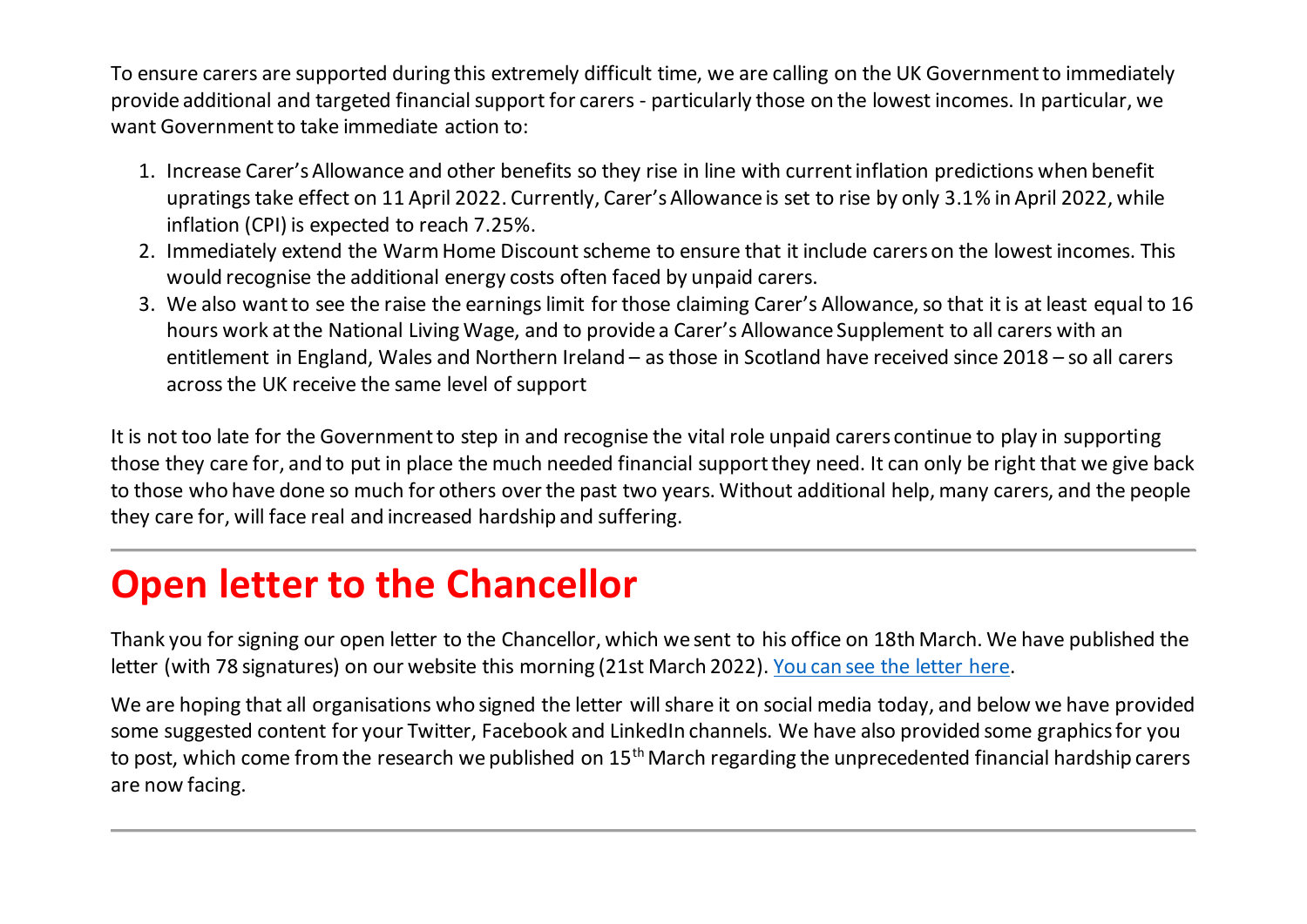## **Suggested Tweets**

- Alongside 77 other organisations we've signed @CarersUK's open letter to the Chancellor, calling for enhanced financial support for unpaid carers who are facing a #CostOfLivingCrisis. @RishiSunak must deliver for carers at his #SpringStatement on Wednesday. See here<https://bit.ly/3ijQs1w>
- We have signed @CarersUK's open letter to the Chancellor @RishiSunak, calling for greater financial support for carers in light of the UK's #CostOfLivingCrisis. Government must act on 23 March #SpringStatement. See here<https://bit.ly/3ijQs1w>
- To help raise awareness of the unprecedented financial hardship that many carers are facing, we have signed @CarersUK's open letter to the Chancellor, calling for greater financial support for carers in light of the UK's cost of living crisis. See here <https://bit.ly/3ijQs1w> #CostOfLivingCrisis
- We are calling for the Government to immediately raise Carer's Allowance and other benefits to match inflation and to extend the Warm Home Discount scheme so that it includes carers on the lowest incomes. You can read our full letter here <https://bit.ly/3ijQs1w> #CostOfLivingCrisis
- To help raise awareness of the unprecedented financial hardship that many carers are facing, please write to your MP today asking them to call on Government to provide urgent financial support for carers facing rising prices and soaring energy bills. <https://carersuk.e-activist.com/page/100195/action/1?ea.tracking.id=CUK-tw>
- New @CarersUK research shows that carers are facing unprecedented financial hardship. Government must ensure Carer's Allowance is uprated in line with current rate of inflation in April, and include carers in the extension to the Warm Homes Discount. [www.carersuk.org/underpressure](http://www.carersuk.org/underpressure)
- New research from @CarersUK shows 45% of carers are currently unable to meet their monthly expenses in the face of rising energy bills and soaring inflation. Find out more [www.carersuk.org/underpressure](http://www.carersuk.org/underpressure)
- Government must urgently act to address the unprecedented financial hardship carers are facing. 46% of carers told @CarersUK that without more support, rising energy bills will have a negative impact on their health and of the people they care for. [www.carersuk.org/underpressure](http://www.carersuk.org/underpressure)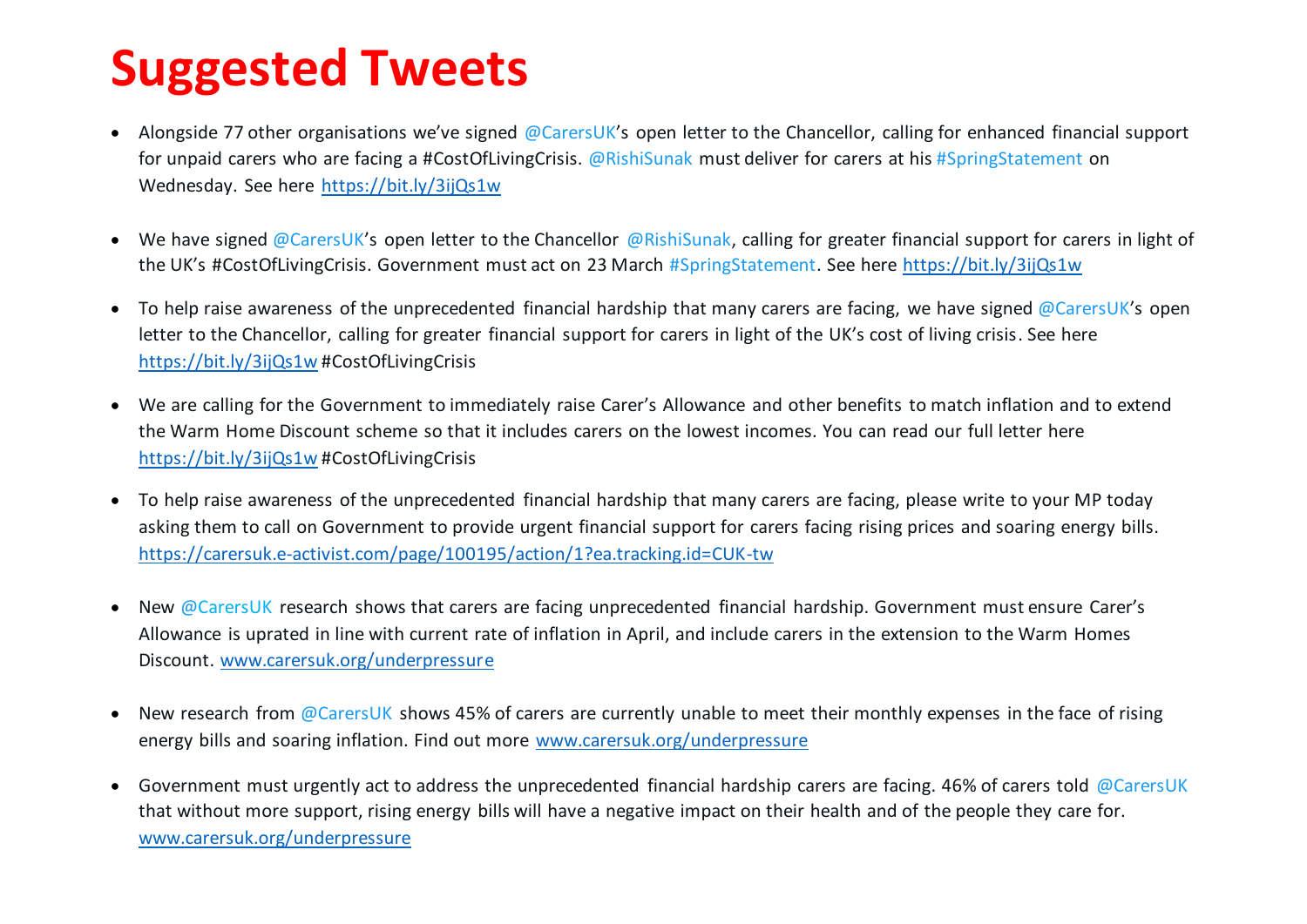# **Suggested Facebook / LinkedIn posts**

- Alongside 77 other organisations we've signed an open letter to the Chancellor, calling for enhanced financial support for unpaid carers who are facing a cost of living crisis. @RishiSunak must deliver for carers at his #SpringStatement on Wednesday. See the letter in full here: [https://www.carersuk.org/images/Open\\_letter\\_to\\_Chancellor\\_re\\_cost\\_of\\_living\\_crisis\\_and\\_unpaid\\_carers\\_](https://www.carersuk.org/images/Open_letter_to_Chancellor_re_cost_of_living_crisis_and_unpaid_carers_-_vFINAL_with_signatures.pdf) vFINAL with signatures.pdf
- New @Carers UK research shows that carers are facing unprecedented financial hardship as a result of the UK's cost of living crisis. 45% of carers are currently unable to meet their monthly expenses, 83% of carers are worried they will be unable to meet their monthly costs if living costs continue to rise and 37% of carers said they will have to cut back on food. Government must immediately provide targetted support to carers on the lowest incomes. Find out more: [www.carersuk.org/underpressure](http://www.carersuk.org/underpressure)
- Government must urgently act to address the unprecedented financial hardship carers are facing, ensuring Carer's Allowance is uprated in line with current rate of inflation in April, and including carers in the extension to the Warm Homes Discount. 46 % of carers told @CarersUK that without more support, rising energy bills will have a negative impact on their health and of the people they care for. Find out more: [www.carersuk.org/underpressure](http://www.carersuk.org/underpressure)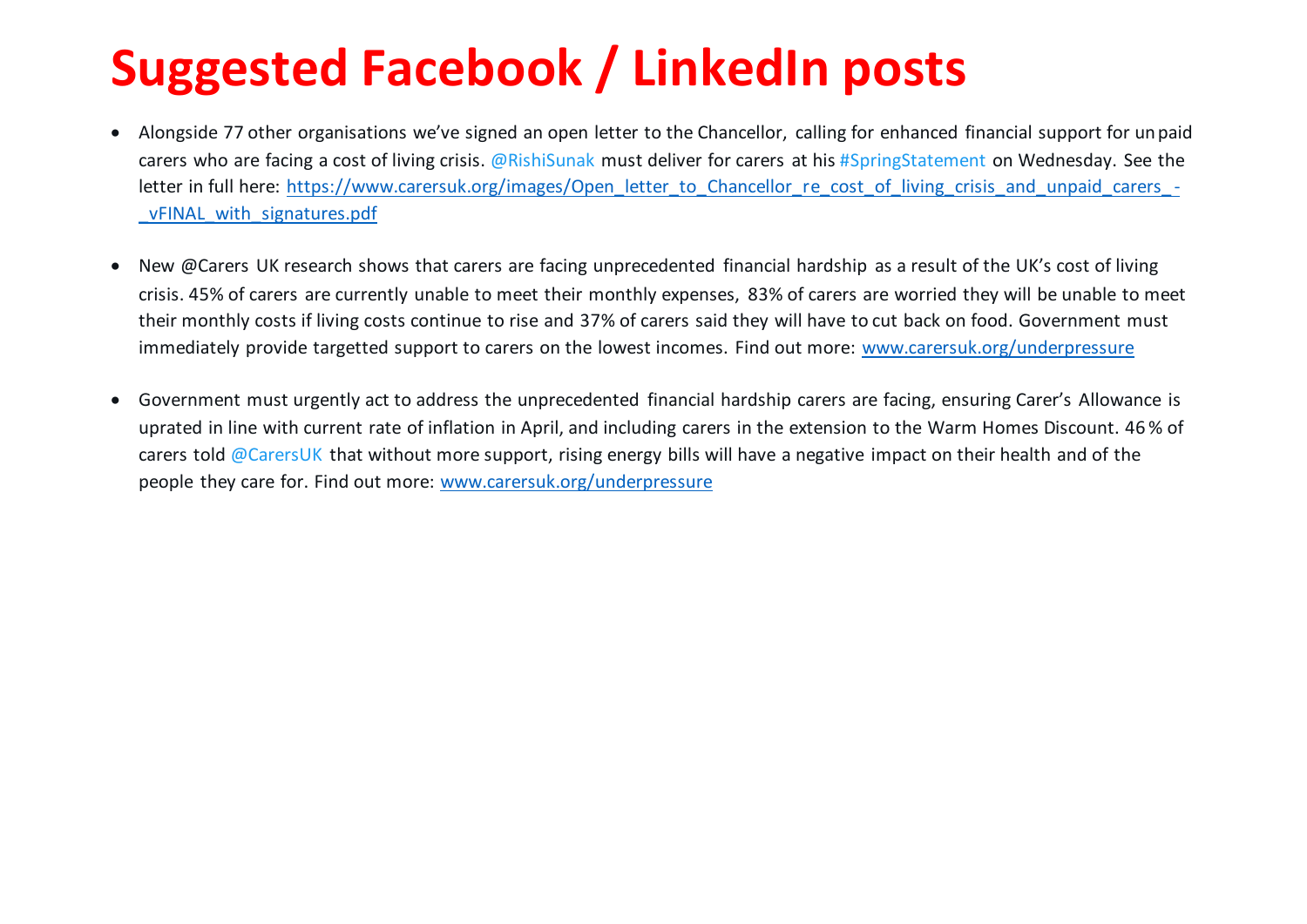## **Shareable graphics**







# **[You can download all](https://drive.google.com/drive/folders/12XuHLqh4et-7c1Afnmf4z_N2_dI90n4u?usp=sharing)  [the graphics](https://drive.google.com/drive/folders/12XuHLqh4et-7c1Afnmf4z_N2_dI90n4u?usp=sharing) by clicking**

**28 carersuk**